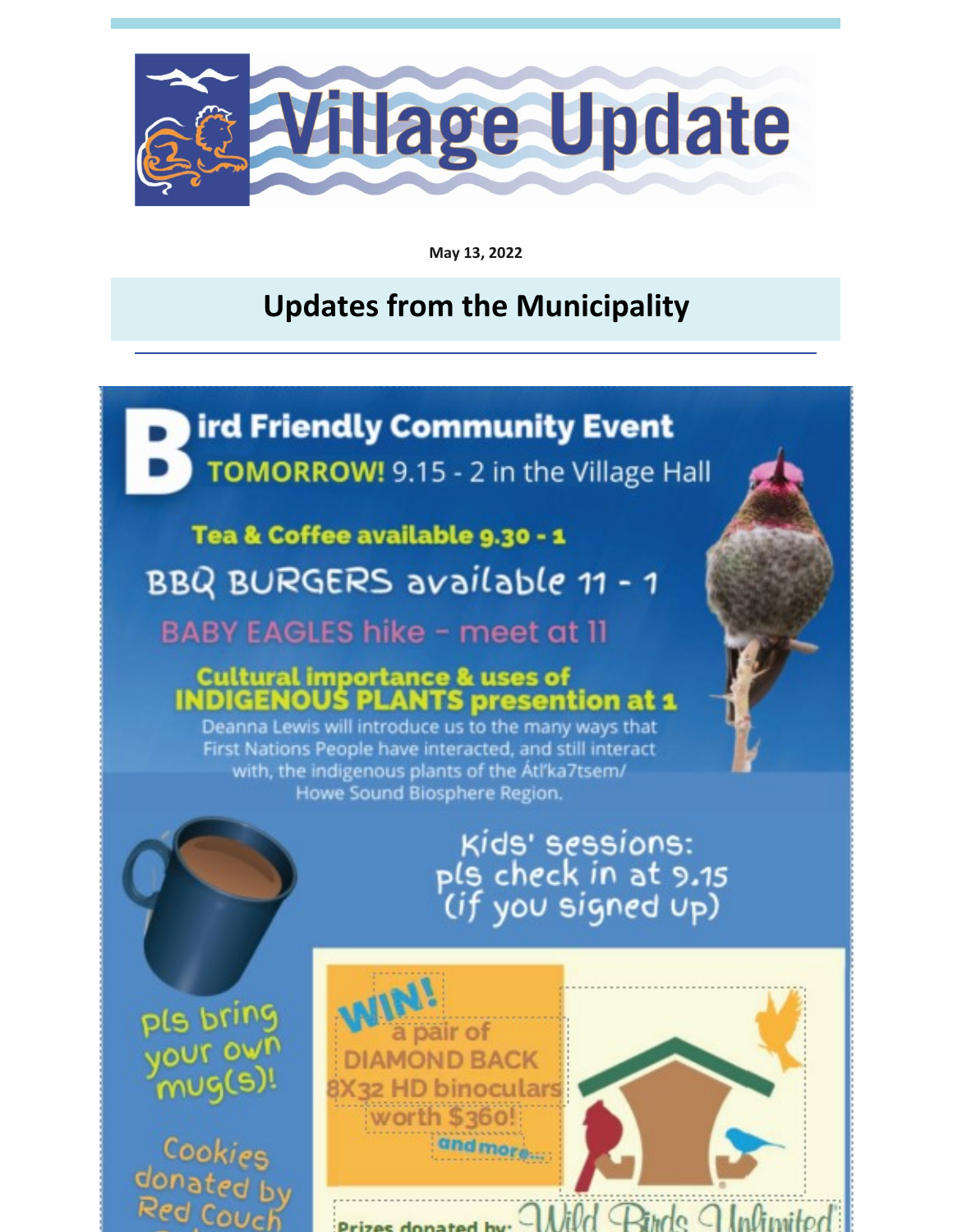



**Lions Bay ESS recommends the [ALERTABLE APP](https://nsem.ca/alertable) if you are travelling outside the Village of Lions Bay - Get Provincial Emergency Notices directly to your phone!**

#### **SIGN UP NOW! STAY INFORMED WITH ALERTABLE NOTIFICATIONS**

Do you live on or visit the North Shore? North Shore Emergency Management (NSEM), the agency responsible for emergency management in the District of West Vancouver, the District of North Vancouver

and the City of North Vancouver, is using Alertable to send out alerts for emergencies such as severe weather, natural disasters, industrial hazards, and transportation accidents or marine spills affecting residents, businesses and visitors in the tri-cities area. You'll also receive an alert if you need to evacuate, shelter-in-place, or if there is an Amber Alert affecting those North Shore communities. Notifications are fast, reliable, and easy to see and hear. It's free and available now! This app allows you to opt in and opt out of all kinds of emergency notices throughout our Province.

With summer travel plans up and coming, having an app that alerts you and your family to problem areas around our Province is a must!

#### **How do I sign up?**

It's simple. Just download the **FREE [Alertable app](https://nsem.ca/alertable)** for iOS or Android smartphones. Leslie Nolin and Mary Brown, Lions Bay's Emergency Support Services CoDirectors **use this APP!**

**Another option if you would prefer not to use an app but visit a site directly for your provincial emergency information, please visit: [https://www.emergencyinfobc.gov.bc.ca](http://www.emergencyinfobc.gov.bc.ca)**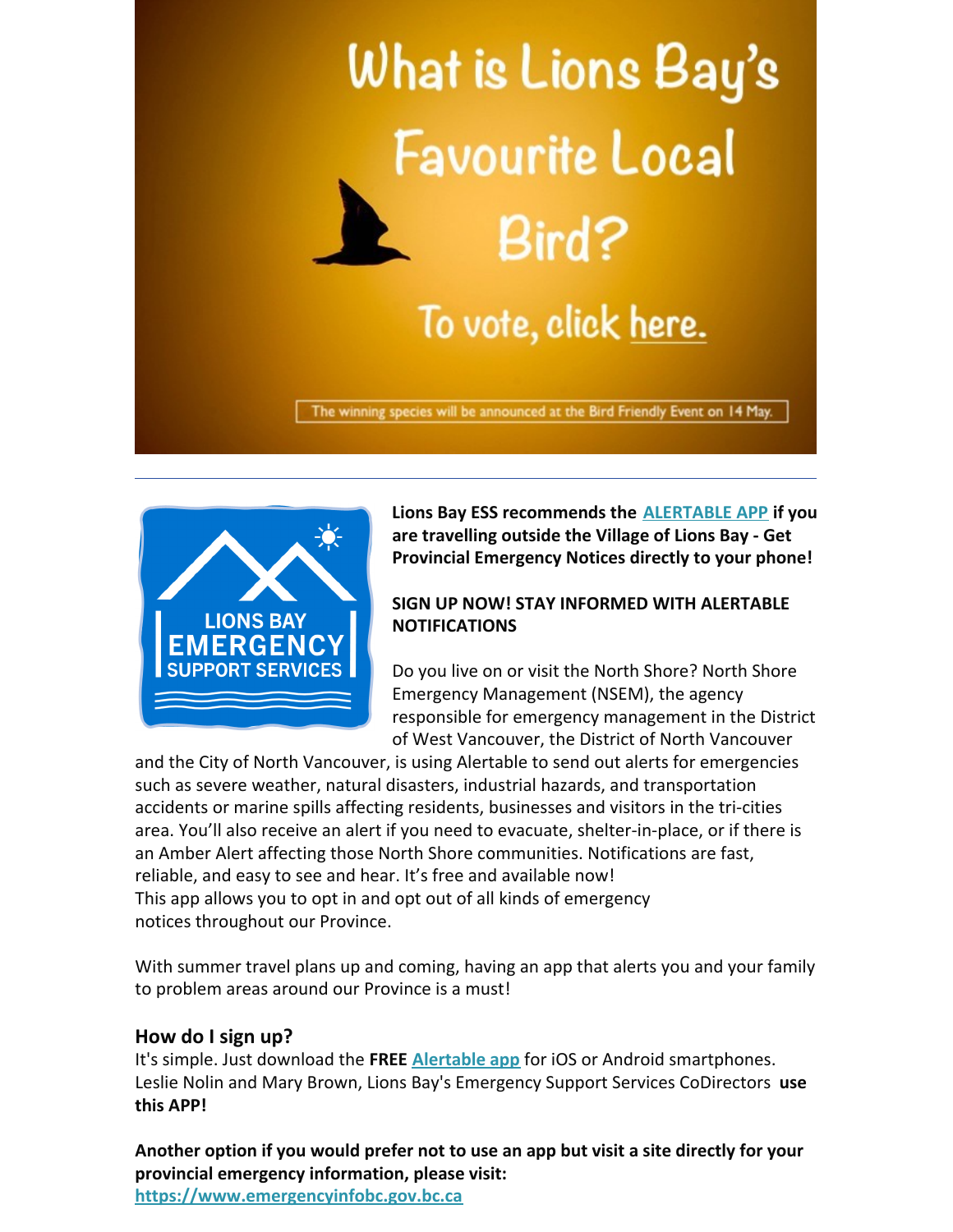**For emergency notifications regarding events affecting residents, businesses and visitors** *within the Village of Lions Bay* , visit **[www.lionsbay.ca/LBAlert](http://www.lionsbay.ca/LBAlert)** and *sign up for LB Alert*.

*LBESS...Working to Ensure Lions Bay Residents are Informed, Engaged and Prepared.*



Public Works will be conducting our annual spring watermain flushing beginning on May 16. We will be performing an accelerated flushing program and will follow up with a more thorough and robust flushing in the fall. The spring flushing timeline will be compressed into one week as follows:

- May 16: Sunset, Mountain, Bayview, Timbertop
- May 16: Oceanview, Creekview, Panorama
- May 17: Brunswick, Islview, Upper Bayview, Crosscreek
- May 18: Cloudview, Seaview, Lions Bay Avenue
- May 19: Kelvin Grove Way, Tidewater, Periwinkle, Sweetwater

A detailed location map of the locations is available **[HERE](https://files.constantcontact.com/624d8190501/7e220f1f-93d6-496a-8941-a2f3bb970ccb.pdf)**.

Over time, mineral deposits, biofilm, and sediment accumulate in watermains and can be removed by the high-velocity flushing of watermains. Using a diffuser which allow a high velocity of water to be flushed while dampening flow, Public Works will sequentially flush watermains from one fire hydrant to another in order to scour the watermain and remove the mineral deposits, biofilm, and sediment. The Municipality is mandated to flush our watermains twice a year to comply with our drinking water treatment permit to operate issued by Vancouver Coastal Health.

During the flushing period, residents are advised to avoid using water to the extent possible and to place their filters, softeners and other water treatment equipment in 'by-pass' mode. Use of water during flushing will draw into the residential system the agitated sediment, thereby requiring more rigorous clearing of your water lines. Water drawn in during flushing can also lead to clogged filters and screens and may discolour laundry. During the flushing period the water will remain safe and potable, however, there may be brief periods of discoloration, cloudiness and temporary pressure fluctuations. The Village of Lions Bay accepts no liability for inconvenience or damage caused by low pressure or discoloured water use during its flushing program.

After the flushing is completed, we advise residents to clear their water lines. To do this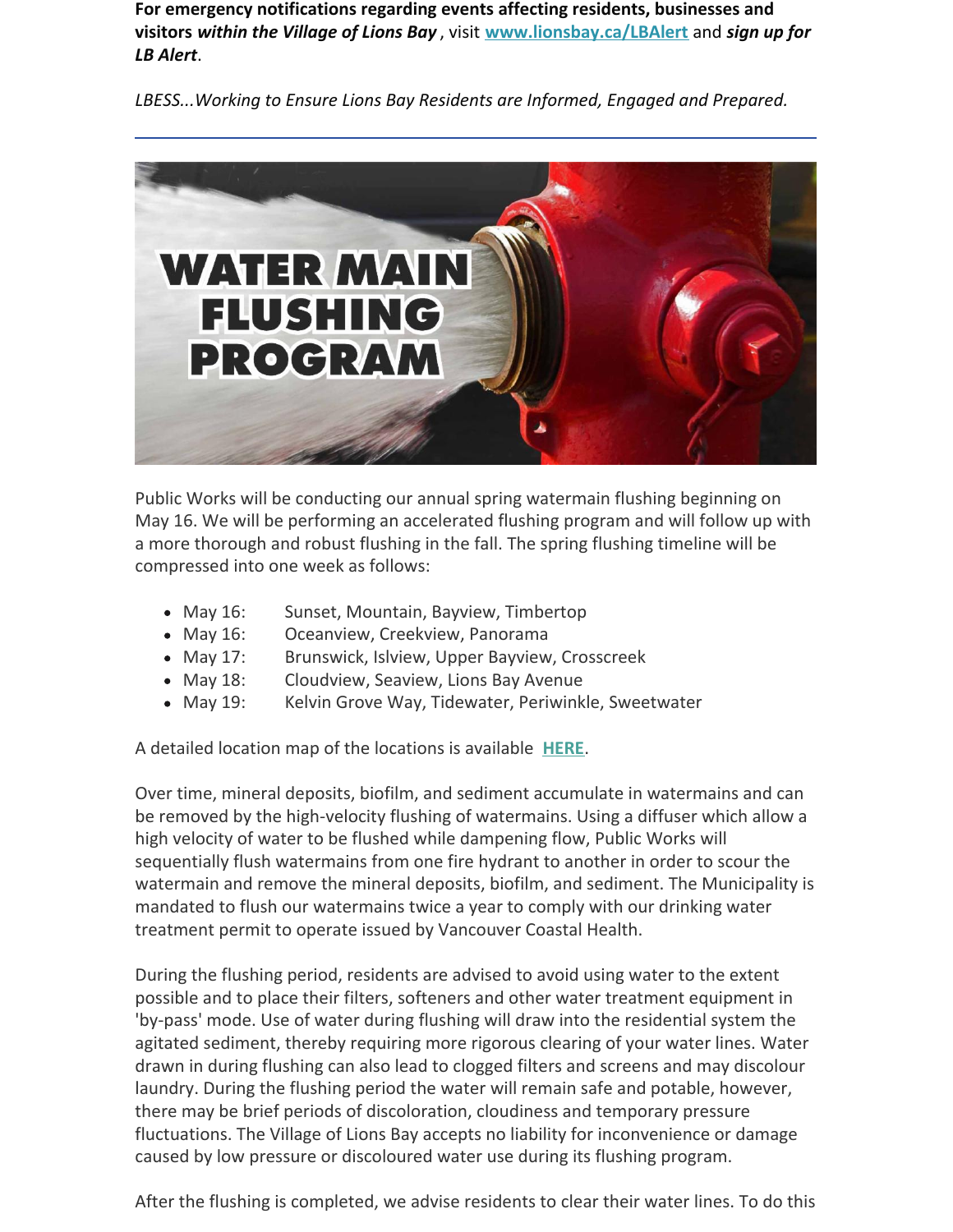simply let your cold-water tap (remove screens/aerators on tap) closest to the incoming water line run until the water flows clear prior to returning any water treatment equipment back online.

The Village of Lions Bay thanks you for your co-operation during this seasonal flushing program. For information, questions or concerns, please contact Public Works at 604- 921-9833 or **[works@lionsbay.ca](mailto:works@lionsbay.ca)**.

#### **Lions Bay is a Bear Smart Community**

The Lions Bay Bear Smart team would like to remind everyone that living in the natural environment of Lions Bay means cohabitating with bears. **We have a responsibility to our bears to reduce conflict between our species** and therefore must take safety precautions seriously. Whether it is keeping the garbage in our homes secure or maintaining our properties under Lions Bay bylaws; human behavior dictates bear behavior.



To keep residents and bears safe, **[wildlife attractants](https://files.constantcontact.com/624d8190501/63f6d0a2-d450-4edb-bb63-eb4e5295f45e.pdf)** of any kind in your yard are prohibited under our bylaws and could result in a hefty fine from either Bylaw or Conservation Officers. Under our bylaw, all **garbage AND recycling receptacles can [only be placed for collection no earlier than 5 am on the scheduled waste collection](https://www.lionsbay.ca/sites/lionsbay.ca/files/docs/services/Solid_Waste/Lions Bay 2022 Collection Calendar.pdf) day** and removed no later than 8pm the same day. Our bylaw enforcement officers will be out to enforce this.

[For more information on living with and protecting our bears, please](http://www.lionsbaybearsmart.ca/) **visit the LB Bear Smart website**.



Thank you for being Bear Smart!

Public Works staff have been alerted to alleged conversations among some Brunswick Beach residents that the Municipality has been using cameras to spy on the residents. Nothing could be further from the truth!

Public Works recently completed the earthworks at the entranceway to Brunswick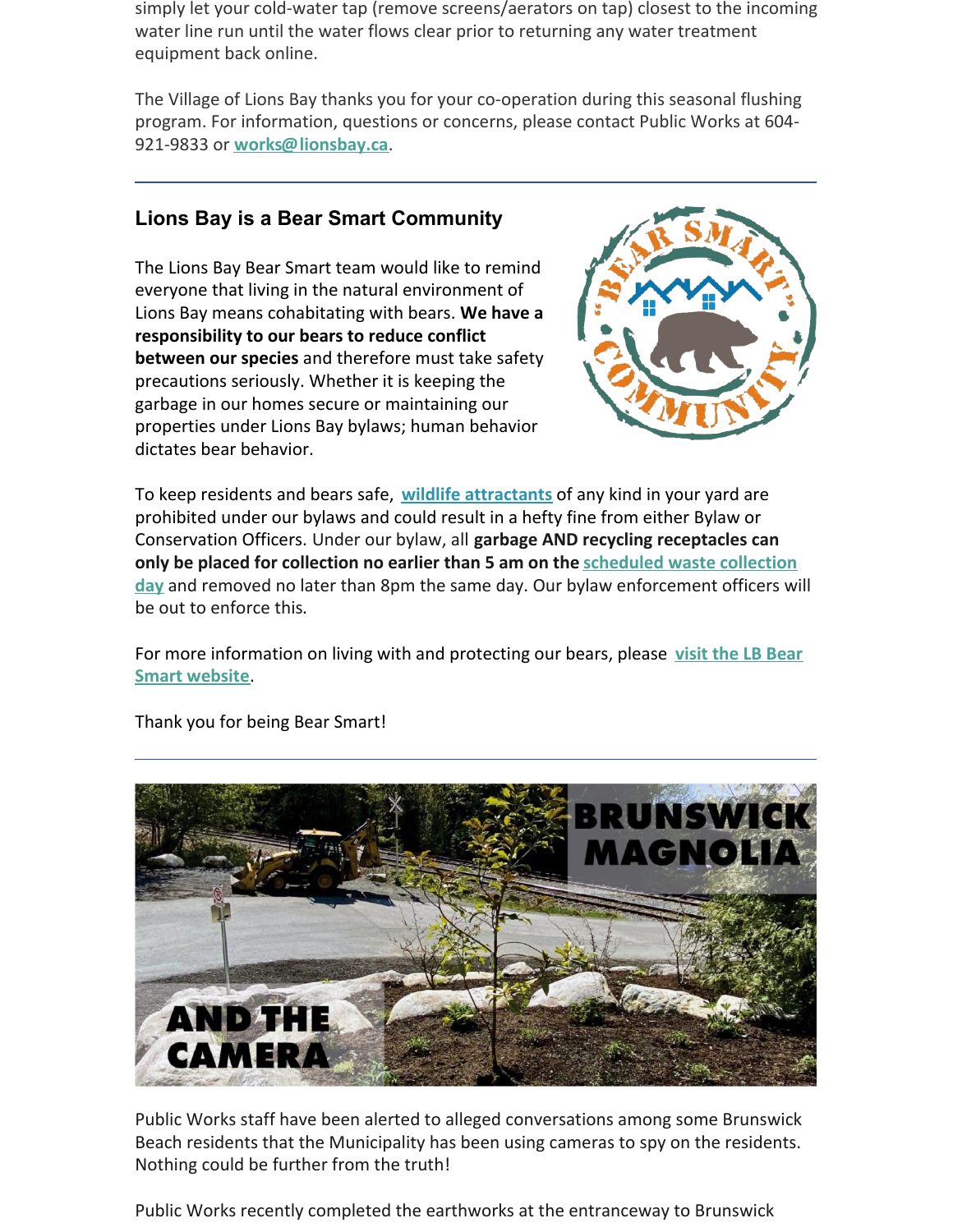Beach and, after receiving budget approval by Council to spend \$5,000 on plant material to populate the gardens, have selected plant material that is pollinator and bird friendly along with being somewhat drought tolerant.

Shortly after planting, several of the smaller new plants disappeared. Staff were concerned that a newly planted specimen magnolia tree which cost more than \$1, 000 might be next on the disappearing plants list and so put up a wildlife game camera pointed at the tree and garden to deter any further plant theft.

Pursuant to Provincial regulations, we are in the process of developing policies and procedures for such surveillance devices moving forward and, in the interim, have temporarily removed this device.

We are appealing to the residents of Brunswick Beach to be extra vigilant of the gardens to save the magnolia and other plant material as we do not have additional funds in our operating budget to replace any further plants that may go missing from this neighbourhood garden. Thank you.

### **Wood Burning Restrictions in Place May 15th**

Starting on May 15th of each year, there is a prohibition on using indoor wood burning appliances until September 15th.

To reduce emissions from residential indoor wood burning, the Metro Vancouver Regional District (MVRD) Board adopted **Metro [Vancouver](http://www.metrovancouver.org/boards/Bylaws1/MVRD_Bylaw_1303.pdf#search=%22residential%22) Regional District [Residential](http://www.metrovancouver.org/boards/Bylaws1/MVRD_Bylaw_1303.pdf#search=%22residential%22) Indoor Wood Burning Emission Regulation Bylaw** 1303, 2020. This bylaw is intended to reduce impacts to health and the environment of residential wood smoke. Users of indoor wood burning appliances are required to use best burning practices when operating their appliance (**see [Schedule](http://www.metrovancouver.org/boards/Bylaws1/MVRD_Bylaw_1303.pdf#page=10) B**).

#### **[Learn](http://www.metrovancouver.org/services/air-quality/action/residential-wood-burning/Pages/default.aspx) more here**



**NEXT REGULAR COUNCIL MEETING: May 17th at 6:00pm\* \*Closed session will begin at 6 followed by the public meeting at 7**

**Climate Action Committee Meeting: May 19th at 7pm**

View the Council and [Committee](https://www.lionsbay.ca/government/council-committee-meetings/agendas-minutes) Schedule, Agendas, Minutes HERE!